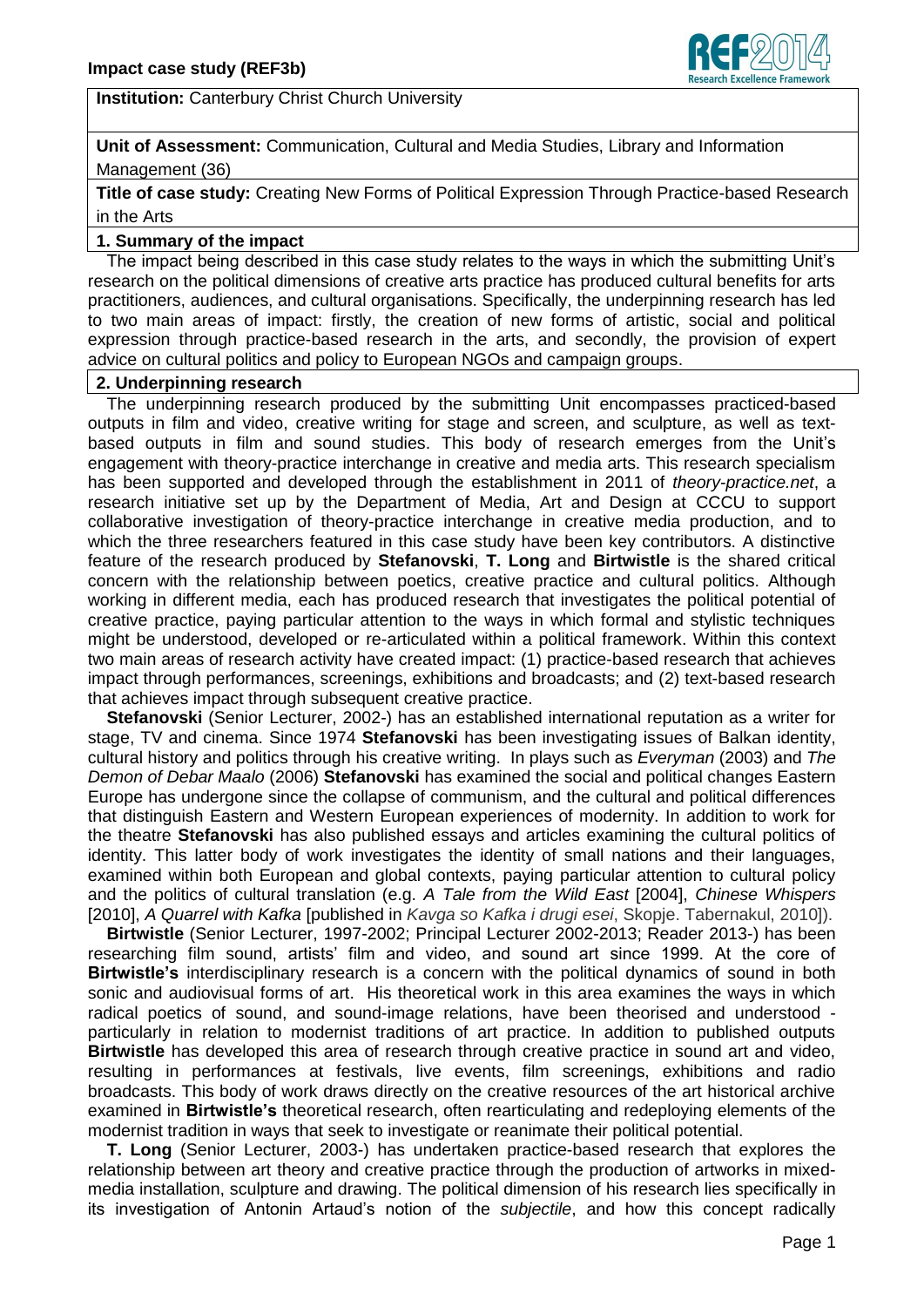## **Impact case study (REF3b)**



challenges and destabilises dominant notions of identity. **Long's** artworks draw on the concept of the *subjectile* to interrogate the ways in which subject and object operate together in art, undermining the distinction commonly drawn between the two, and thus challenging the spectator"s understanding of subjectivity. Employing assemblage and carving techniques, **Long's** work draws on anthropological and modernist themes and forms, whilst seeking to relocate these forms within a contemporary context.

## **3. References to the research**

 **1. Creative writing - Stefanovski, G. (2010) 'The Demon of Debar Maalo: a play for the theatre' in Stefanovski, G.** *Sobrani drami 3* **[Collected Plays Vol. 3]. Skopje, Macedonia: Tabernakul.**

Evidence of quality: the play was commissioned by Macedonia"s leading theatre, Dramski Teatar, Skopje. Productions of the play have received favourable reviews from theatre critics in national newspapers: *Utrinski vesnik* [Skopje] (26 Nov 2006); *Vest* [Skopje] (27 Nov 2006); *Novinar* [Sofia] (6 June 2011); *Dnevnik, Sled 5* [Sofia][6 June 2011].

 **2. Creative writing - Stefanovski, G. (2010) 'Everyman: an immorality play'. Script published in Stefanovski, G.** *Sobrani drami 3* **[Collected Plays Vol. 3]. Skopje, Macedonia: Tabernakul.**

Evidence of quality: commissioned by Theatre Mélange (UK) and written while Stefanovski was recipient of an Arts Council of England Resident Writer Award (September 2001 – March 2002). First performed at Riverside Studios in London, which has an international reputation for both quality and innovation in the arts.

#### **3. Creative writing - Stefanovski, G. (2004) 'A Tale from the Wild East',** *Alter Ego: Twenty Confronting Views on The European Experience***, ed. Guido Snel. Amsterdam: Amsterdam University Press, pp.21-27.**

Evidence of quality: published by a reputable academic press, this essay has subsequently been published in two further peer-reviewed publications: *Theatre and Performance in Eastern Europe*, ed. Dennis Barnett and Arthur Skelton, (Lanham, MD: The Scarecrow Press, 2008) and *Theatre, Performance and Identity in Small Nations*, ed. Steve Blandford (Bristol: Intellect Books, 2012).

 **4. Book - Birtwistle, A. (2010)** *Cinesonica: Sounding film and video***. Manchester: Manchester University Press.**

Evidence of quality: Manchester University Press is the third largest university press in England, with an international reputation for the quality of its research monographs and journals. The book has received favourable reviews in the online journals *Undercut* (No. 53, Summer 2011)*,* The American Library Association publication *Choice: Current Reviews for Academic Libraries* (Sept. 2011) and *The Journal of Sonic Studies* (Vol. 3, 2012).

 **5. Artefact - Long, T. (2008) 'Two drawings from the series What Can A Body Be?', exhibited at Royal Academy of Arts Summer Exhibition, 9 June - 17 August 2008.**

Evidence of quality: works exhibited at the Royal Academy"s Summer Exhibition are selected through a rigorous peer-review process.

Outputs 4 and 5 are listed in REF2. All other outputs can be supplied on request.

# **4. Details of the impact**

 **Stefanovski's** work has created impact by advancing understanding and appreciation of European cultural identity, history and politics through the creation new forms of social and political expression. The impact of **Stefanovski's** work, which examines the relationship between national narratives and European identity, lies also in the quality and originality of his creative practice. Both of the above were recognised in the award of the 2007 Vilenica Literary Prize, given by an international jury to an author from Central Europe for outstanding achievement in the field of literary creativity and essay writing. The impact that **Stefanovski's** creative practice has had on the cultural environment in Macedonia has been articulated by the Romanian poet Ioana Ieronim, who writes, "He is the one who introduced the post-modern paradigm to Macedonia years before it got to be full-blown there and elsewhere, and to be called so. His creativity, his electrifying energy and his artistically fearless, challenging attitude had the power to change his country"s cultural landscape" ('Un dramaturg macedonean: Goran Stefanovski și poveștile lui din Estul sălbatic', *LiterNet.ro*, March 2009). The specifically political impact of **Stefanovski's** work is articulated and evidenced by comments from writer and critic Natasa Avramovska, who writes, "His dramatic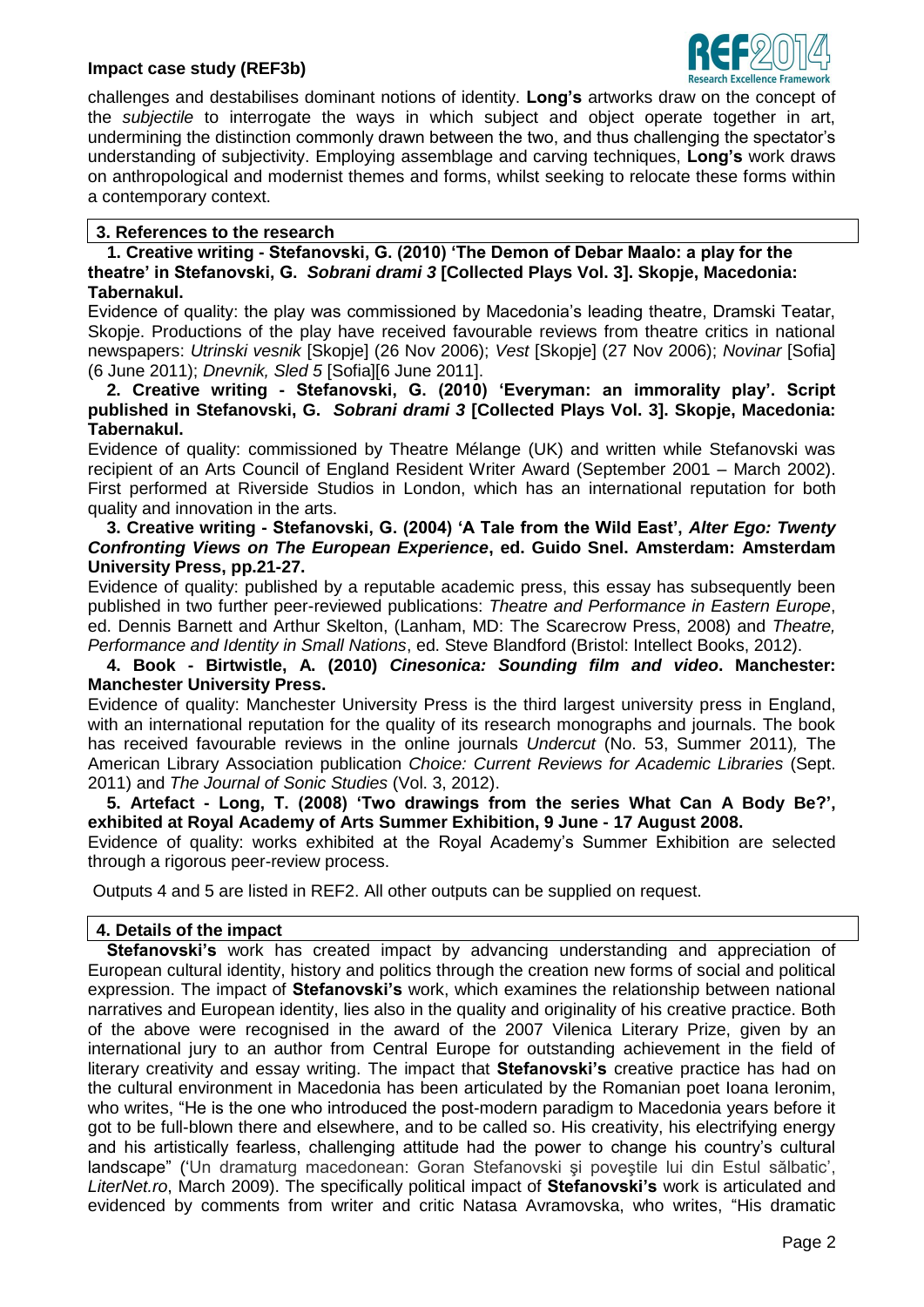#### **Impact case study (REF3b)**



works allow for the voice(s) of the other, the silenced Europe, to resonate at the center of the European cultural capitals. With that, the interculturality of these theatre projects (performed at all levels of the production), allows for the articulation of the mutual demonisation that generates the imagological, ideological and geopolitical difference which exists between Europe and the Balkans" ("Europe on the Contemporary Macedonian Dramatic Stage", *Slavia Meridionalis,* Issue no.12, 2012). The reach of **Stefanovski's** work is evidenced by the number performances and publications his plays have received. In 2008-12 full productions of *The Demon of Debar Maalo* were staged in Serbia, Bulgaria and France, and in 2008-13 **Stefanovski's** play *Everyman* was performed as staged readings in Romania and the Czech Republic. During the same period three translations of the *Demon of Debar Maalo* were published, and the script of *Everyman* was published three times. Through these productions and publications **Stefanovki's** practice-based research reaches audiences and communities of arts practitioners in Europe and beyond.

 The radical dynamic of **Long's** work, and thereby its political potential, is described by the Royal Academician who selected two drawings by **Long** for inclusion in the 2008 Royal Academy of Arts Summer Exhibition: ". . . at the core [of Long"s work] is fusion of draughtsmanship and subversion. In an exhibition like the Royal Academy Summer Exhibition, a bastion of British complacency, I was keen to introduce an alternative view of what depicting an image, a human form, can be" (email, 16 July 2013). The reach of this work is evidenced by audience numbers for the exhibitions in which **Long's** pieces have been shown. The Royal Academy"s Summer Exhibition, at which **Long** exhibited in both 2008 and 2010, receives almost 200,000 visits each year (source: Royal Academy of Arts website). In addition, **Long's** work in the 2008 exhibition reached an audience beyond the gallery through being featured in a BBC2 *Culture Show* special on the Summer Exhibition (TX 12 June 2008). His practice-based research has also achieved impact through its contribution to the enrichment of cultural life in East Kent. In addition to exhibiting work in galleries (Sidney Cooper Gallery, Canterbury 19-31 July 2008; Herbert Read Gallery, Canterbury 2-14 March 2010; The Old Lookout, Broadstairs 14-19 June 2013), **Long** has presented his practicebased research in drawing through public performance as part of the Free Range series of experimental arts events held at the Veg Box Café, Canterbury ("The Drawing Machine: a Relay of Joy", 14 March 2013). Described by music blogger Matthew Watkins as "an extraordinary event", this piece was performed live to an audience of 40 (the maximum for this venue), while videos of the work received 247 plays on vimeo.com by 31 July 2013.

 **Birtwistle's** work in sound and video, which investigates the radical potential of modernist poetics in contemporary art and performance, creates impact through the generation of new ways of thinking about the often-neglected role played by sound in cinema and the visual arts. His research on radical modernist poetics and sound-image relations, examined in his book *Cinesonica* (2010), has also reached audiences for film, poetry and music in the South East region through public performances. In 2012-13 **Birtwistle** curated and performed in three public events organised as part of the Free Range Series, mentioned above. In the first two of these (29 March 2012 and 21 March 2013), **Birtwistle** worked with musicians and performers to produce live realisations of Dadaist films and poetry, combining film projection, spoken word and musical performance to create a form of live cinema. The third of these events (25 April 2013) featured new video works by **Birtwistle**, along with existing documentary and information films, each presented with live musical accompaniment and spoken word performance. These events create impact by presenting the cultural heritage of Dada cinema and the documentary tradition in new ways, creating new forms of expression that combine live music and spoken word with the projected image. The political dimension of this work lies in ways in which the modernist archive has been rearticulated by **Birtwistle** within a contemporary context, reactivating the radical potential of forms of expression originally developed in the first half of the last century. With the venue"s maximum audience capacity of 40, these live performances have reached a regional audience of 120, and through video recordings made available online have also gained an international audience, having received 1,422 views by 31 July 2013 from viewers in over 60 countries. As contributors to the Free Range Series, the work of both **Long** and **Birtwistle** can be seen to have had an impact on the cultural environment of the local area. The series was awarded the Cultural Pioneer Award at the 2013 Canterbury Culture Awards, the Chair of Judges commenting, "These events are a rich and creative mix of music, film, poetry, technology and even culinary experimentation. They cross disciplines, blending performances to create cultural experiences that amaze, inspire and excite" (email 21 June 2013).